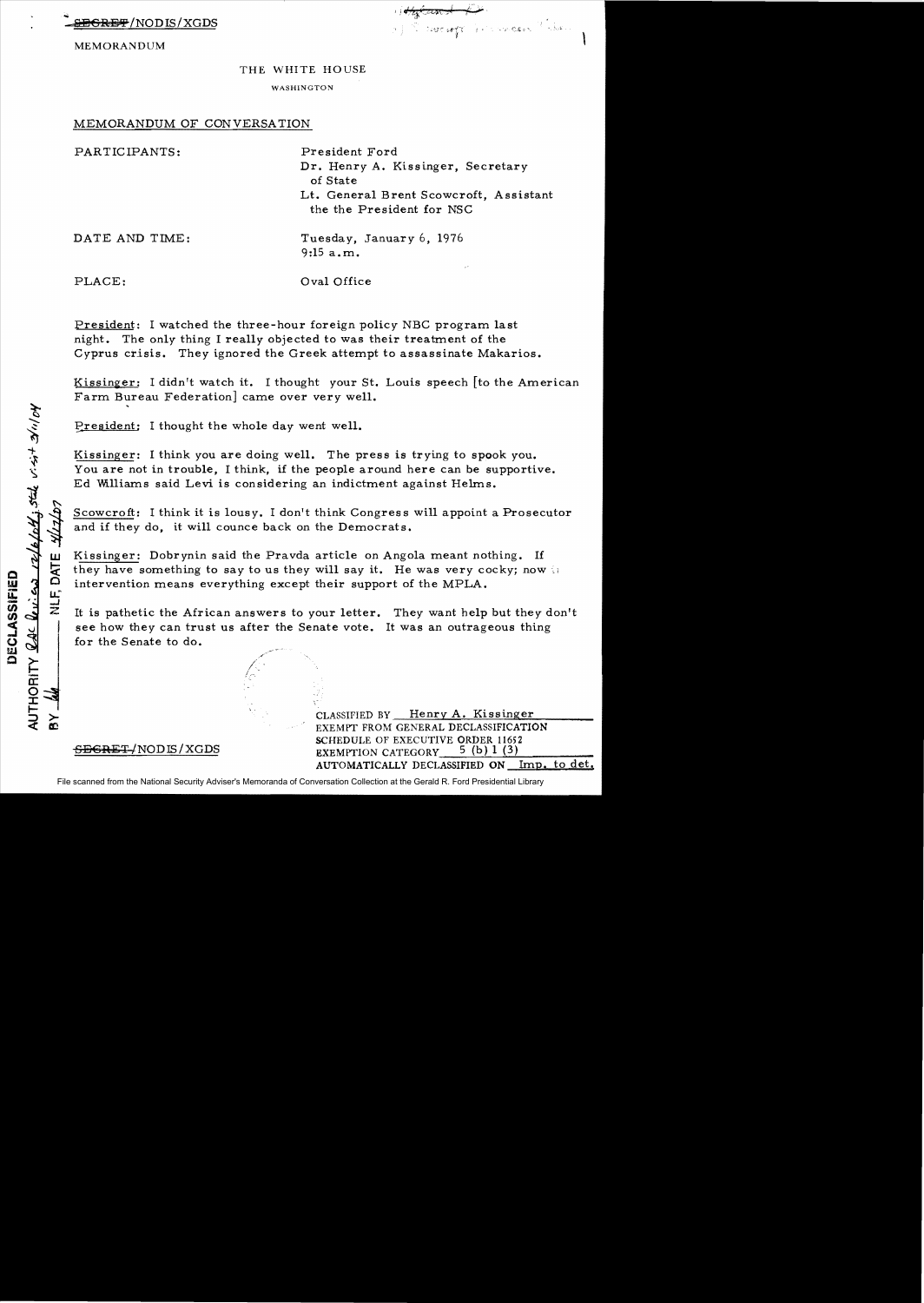## SECRET/NODIS/XGDS

The key is the OAU meeting. I will meet with the African Ambassadors. If we don't wrap it up before Congress comes back, I think all hell will break loose. After the meeting we should meet next week, perhaps have an NSC, to cooly decide what to do. If we get a good resolution we can decide -- but the press is playing it as another Vietnam.

President: I think there is a little better feeling now about it then two weeks ago, but it is still murky.

Kissinger: Most of the responses to your letter -- Sadat, Kenyatta, have been *very* good.

We will have a SALT NSC Thursday. Whatever the positions, there is an entirely different attitude. Don has basically changed the whole atmosphere. The discussions have been serious and workmanlike.

There are three basic options: (1) Deferral. I am worried that moratoriums are hard to end and I think we should legitimize cruise mis siles. After the election the Democrats will go to the left of you.  $(2)$  Include Backfire. That's a good position but nonnegotiable. (3) A mixed package like you and I discussed weeks ago. [He described some of the elements.]

Dobrynin was afraid when I called him in that we would cancel the trip. If we were stronger, we probably should, but you have rightly said we shouldn't link grain and Angola, and we can't then link SALT with it.

President: I agree.

[Discussion of SALT options and President's support of mixed package. ]

Kissinger: Brent says you did not raise the Israeli aid for FY '77.

President: [Described what happened.]

Kissinger: They will scream like hell. It is a purely political decision. They will do everything they can to beat you, whatever you do. Israel's behavior has been unbelievable. [He described what happened with the President's message about the four settlements.

Israeli behavior has made PLO pressure inevitable by refusing movement in any other area. They are acting like common thugs. [Story about Dinitz not  $^{1}$  in  $\mathfrak{c}$  . /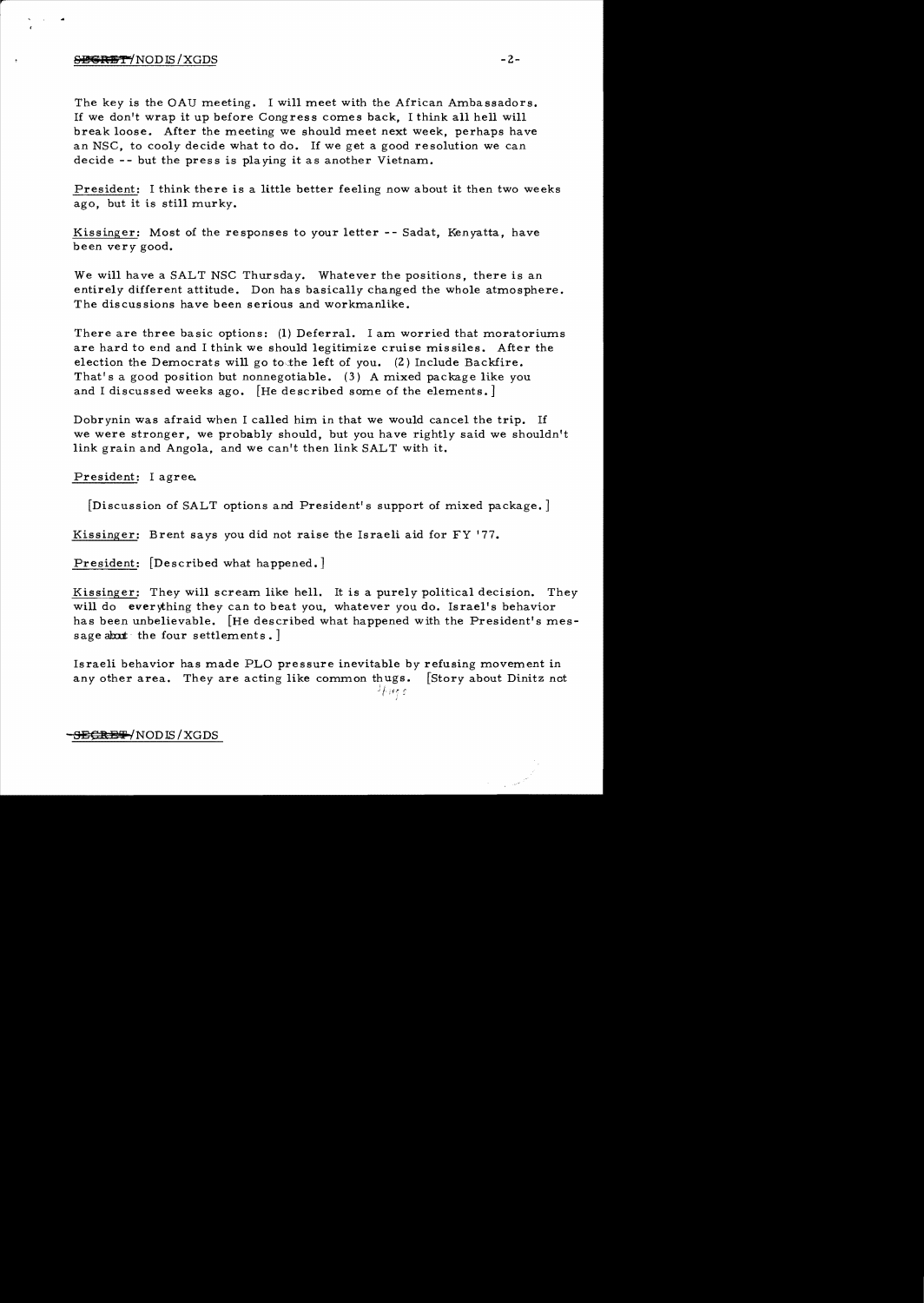## $-$ <del>SECRET/</del>NODIS/XGDS  $-$ 3-

knowing about the President's letter.] The y talk about a Soviet-Syrian victory when we got an UNDOF extension for practically nothing. We could not in any event have prevented a Security Council resolution. I don't believe there was Soviet-Syrian collusion.

[He reads the Allon departure statement.] This is a god-damned country of 3 million. No one can talk to us this way.

President: And on the money. OMB wanted it at 750 million. I more than doubled that.

Kissinger: I think you have to tell Rabin that Nixon bom bed Hanoi in '72 and you will do what is right regardless. I don't think we can get through the next year without at least convening the Geneva Conference. I wanted to try to slide through the year but Israel wants to use it to wreck our relations with the Arabs.

President: You mentioned the Iranian oil. What is the problem?

Kissinger: The gain is not in money but in putting more oil on the market.

President: I will act on it right away.

Why do the Portuguese let the Cubans land in the Azores?

Kissinger: We have protested **But** they claim they have no legal right to stop them. I will go at them again.

*My* recommendation is we go down the line with the Israelis but then we start moving and contact.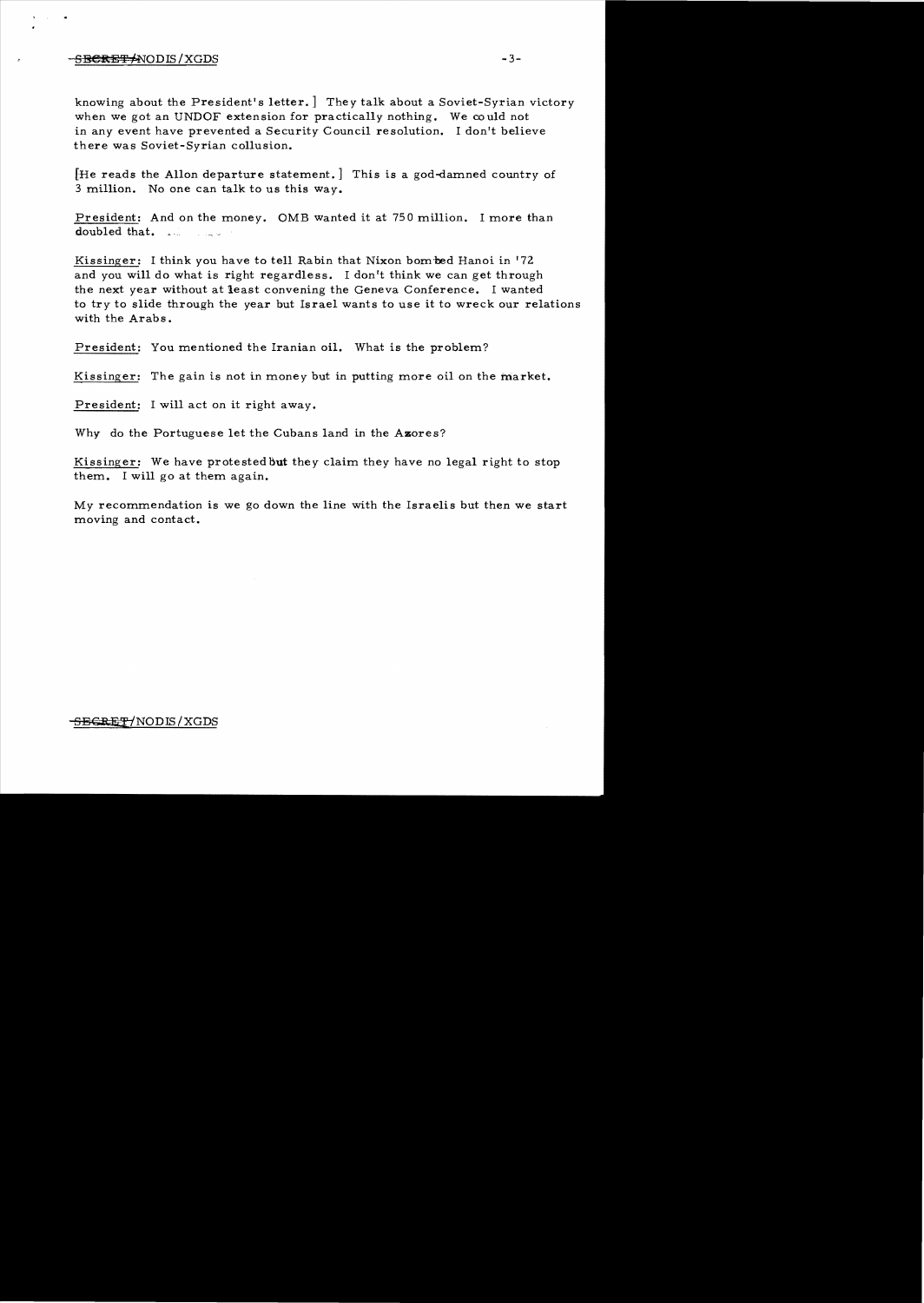DECLASSIFIED<br>AUTHORITY Per lac leview 12/6/04; Intervisit 3/11/04

 $\begin{split} \sum_{\substack{\mathbf{w} \in \mathcal{W} \\ \mathbf{w} \in \mathcal{W} \\ \mathbf{w} \in \mathcal{W} \\ \mathbf{w} \in \mathcal{W} \\ \mathbf{w} \in \mathcal{W} \\ \mathbf{w} \in \mathcal{W} \times \mathcal{W} \times \mathcal{W} \times \mathcal{W} \times \mathcal{W} \times \mathcal{W} \times \mathcal{W} \times \mathcal{W} \times \mathcal{W} \times \mathcal{W} \times \mathcal{W} \times \mathcal{W} \times \mathcal{W} \times \mathcal{W} \times \mathcal{W} \times \mathcal{W}$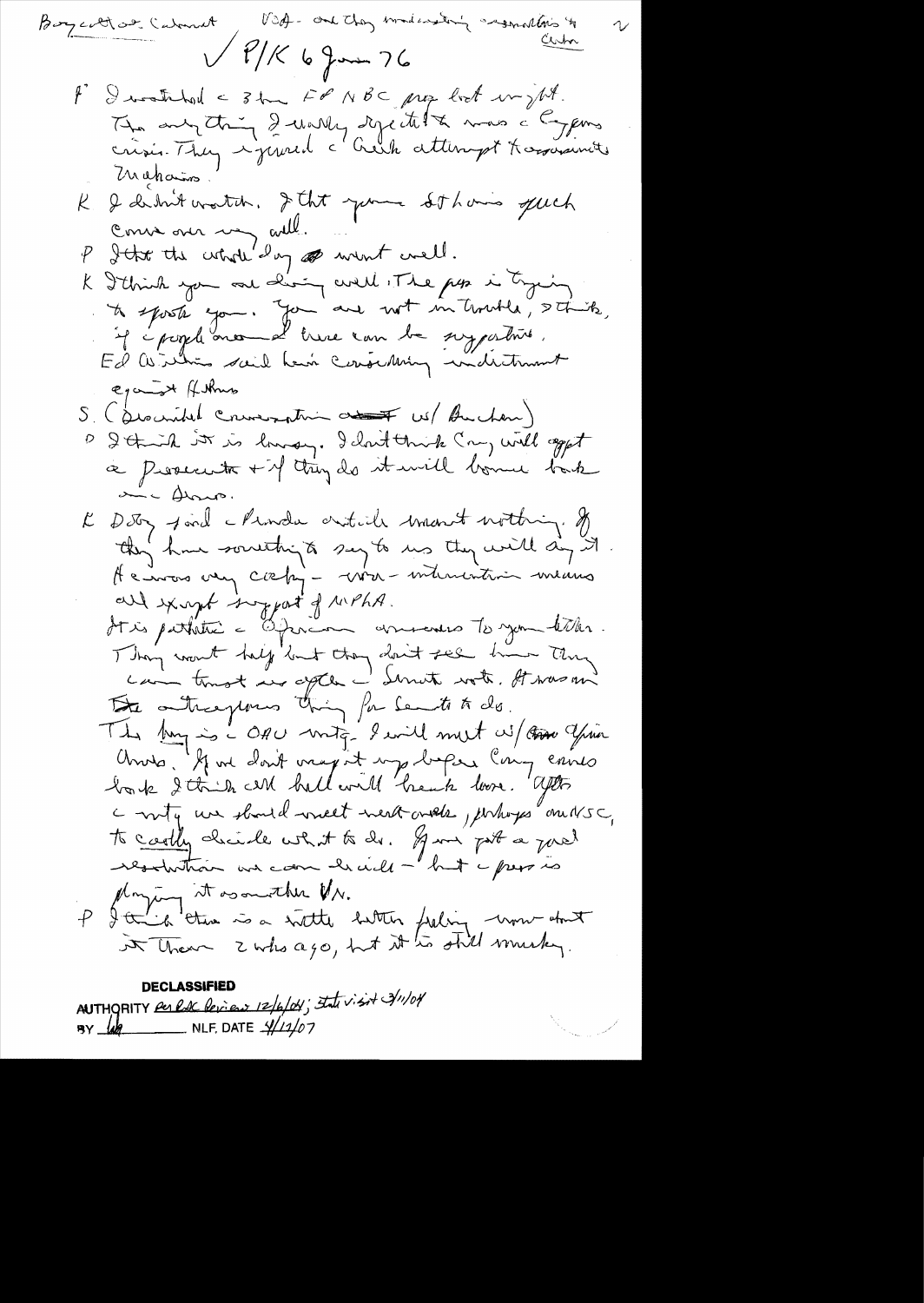Brespub - where 
$$
\frac{1}{2}
$$
 system  $H(C)$  body,

 $\frac{1}{2}$